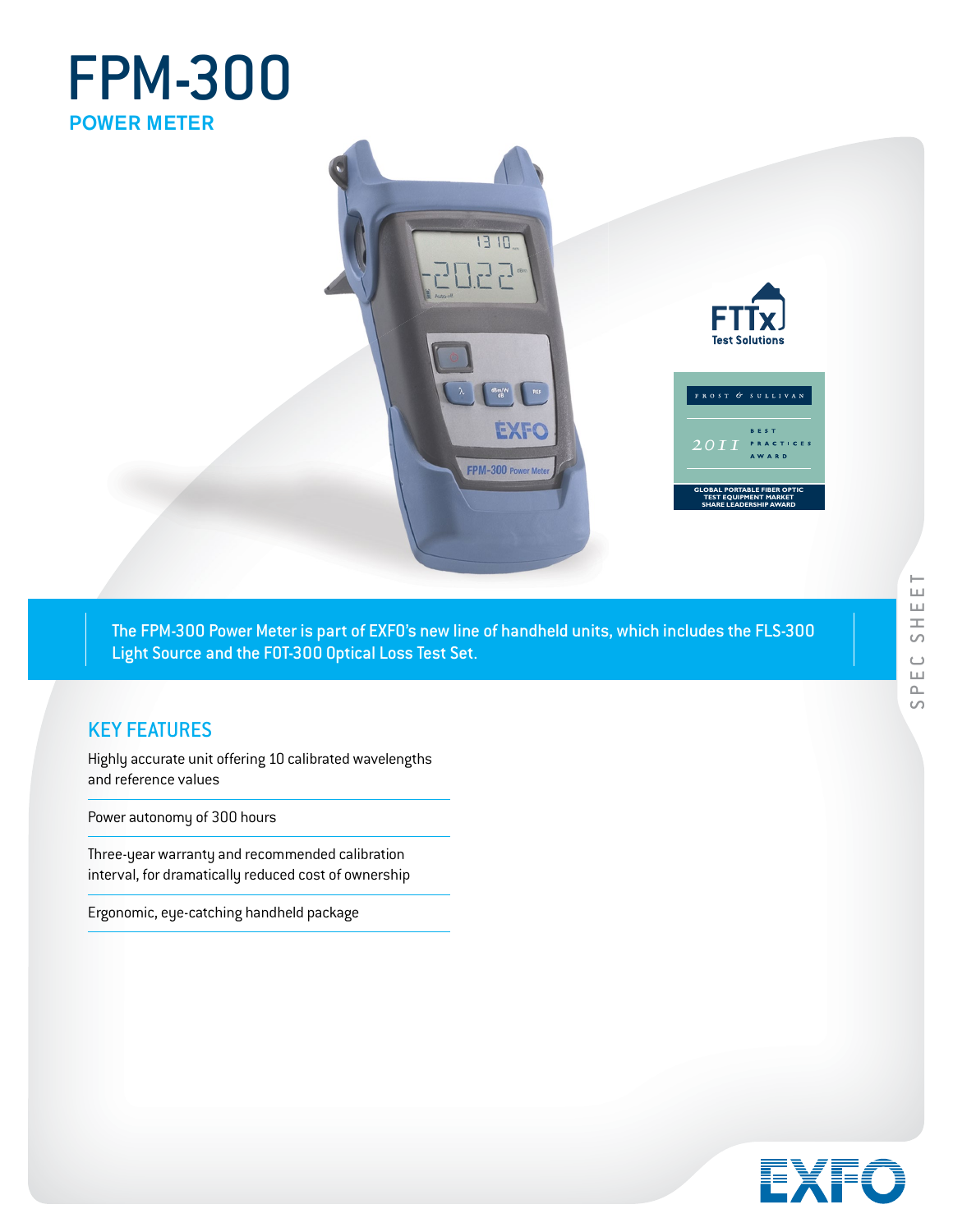### AUTO-WAVELENGTH RECOGNITION

The FLS-300 or FOT-300 units can transmit with a wavelength-identification digital encrypted protocol, enabling the FPM-300 Power Meter to automatically use the proper calibration parameters. This feature reduces the need for communication between the two technicians and decreases the potential for error.

#### DISTANT REFERENCING

Signal encrypting can also give the receiving end information on the power to be used as reference, helping ensure efficient referencing, even when the two units are far apart.

## FTTx READY

EXFO's FPM-300 allows for the testing of passive optical networks (PONs) at 1310 nm, 1490 nm and 1550 nm, the three wavelengths recommended by the ITU-T (G.983.3) for PONs.

| <b>SPECIFICATIONS<sup>a</sup></b>                       |                         |                         |
|---------------------------------------------------------|-------------------------|-------------------------|
| Model <sup>b</sup>                                      | <b>FPM-302</b>          | <b>FPM-302X</b>         |
| Power meter port                                        | Ge                      | GeX                     |
| Power range (dBm) <sup>c</sup>                          | $10 to -60$             | $26$ to $-50$           |
| Range displayed (dBm)                                   | Down to -65             | Down to -50             |
| Number of calibrated wavelengths <sup>d</sup>           | 10                      | 10                      |
| Power uncertainty <sup>e</sup>                          | ±5 % ± 0.1 nW           | ±5 % ± 10 nW            |
| Resolution (dB)                                         | 0.01 <sup>†</sup>       | 0.01 <sup>9</sup>       |
| Automatic offset nulling <sup>h</sup>                   | Yes                     | Yes                     |
| Warm-up period $(min)$ <sup><math>i</math></sup> (s)    | $\mathbf 0$             | $\mathsf{O}$            |
| Display units                                           | dB, dBm, W              | dB, dBm, W              |
| Tone detection                                          | 270 Hz, 1 kHz and 2 kHz | 270 Hz, 1 kHz and 2 kHz |
| Automatic wavelength recognition <sup>j</sup>           | Yes                     | Yes                     |
| Screen refresh rate (Hz)                                | 3                       | 3                       |
| Tone detection (Hz)                                     | 270, 1 k, 2 k           | 270, 1 k, 2 k           |
| Battery life (hours) (typical)                          | > 300                   | > 300                   |
| Warranty and recommended recalibration interval (years) | 3                       | 3                       |

| <b>GENERAL SPECIFICATIONS</b>       |                                                                             |
|-------------------------------------|-----------------------------------------------------------------------------|
| Size (H x W x D)                    | 185 mm x 100 mm x 55 mm (7 $\frac{1}{4}$ in x 4 in x 2 $\frac{1}{8}$ in)    |
| Weight                              | $0.4$ kg $(0.9$ lb)                                                         |
| Temperature<br>operating<br>storage | $-10$ °C to 50 °C (14 °F to 122 °F)<br>$-40$ °C to 70 °C (-40 °F to 158 °F) |
| Relative humidity                   | 0 % to 95 % noncondensing                                                   |

#### **STANDARD ACCESSORIES**

User guide, certificate of calibration, instrument stickers in six languages, AC adapter, three AA batteries, wrist strap and carrying case.

#### **NOTES**

- a. Guaranteed unless otherwise specified.
- b. All specifications valid at 1550 nm and 23 °C ± 1 °C, with an FC connector.
- c. In CW mode; sensitivity defined as 6 x rms noise level.
- d. Wavelengths: 830 nm, 850 nm, 980 nm, 1300 nm, 1310 nm, 1450 nm, 1490 nm, 1550 nm, 1590 nm and 1625 nm.
- e. Traceable to NIST; FPM-302X: up to 20 dBm.
- f. From 10 dBm to –50 dBm.
- g. From 26 dBm to –35 dBm.
- h. Power of  $> -40$  dBm for FPM-302, and of  $> -25$  dBm for FPM-302X.
- i. For  $\pm$  0.05 dB and temperatures of  $>$  18 °C.
- j. At 850 nm, 1300 nm, 1310 nm, 1490 nm, 1550 nm and 1625 nm; power of > -50 dBm for FPM-302, and of > -40 dBm (typical) for FPM-302X.